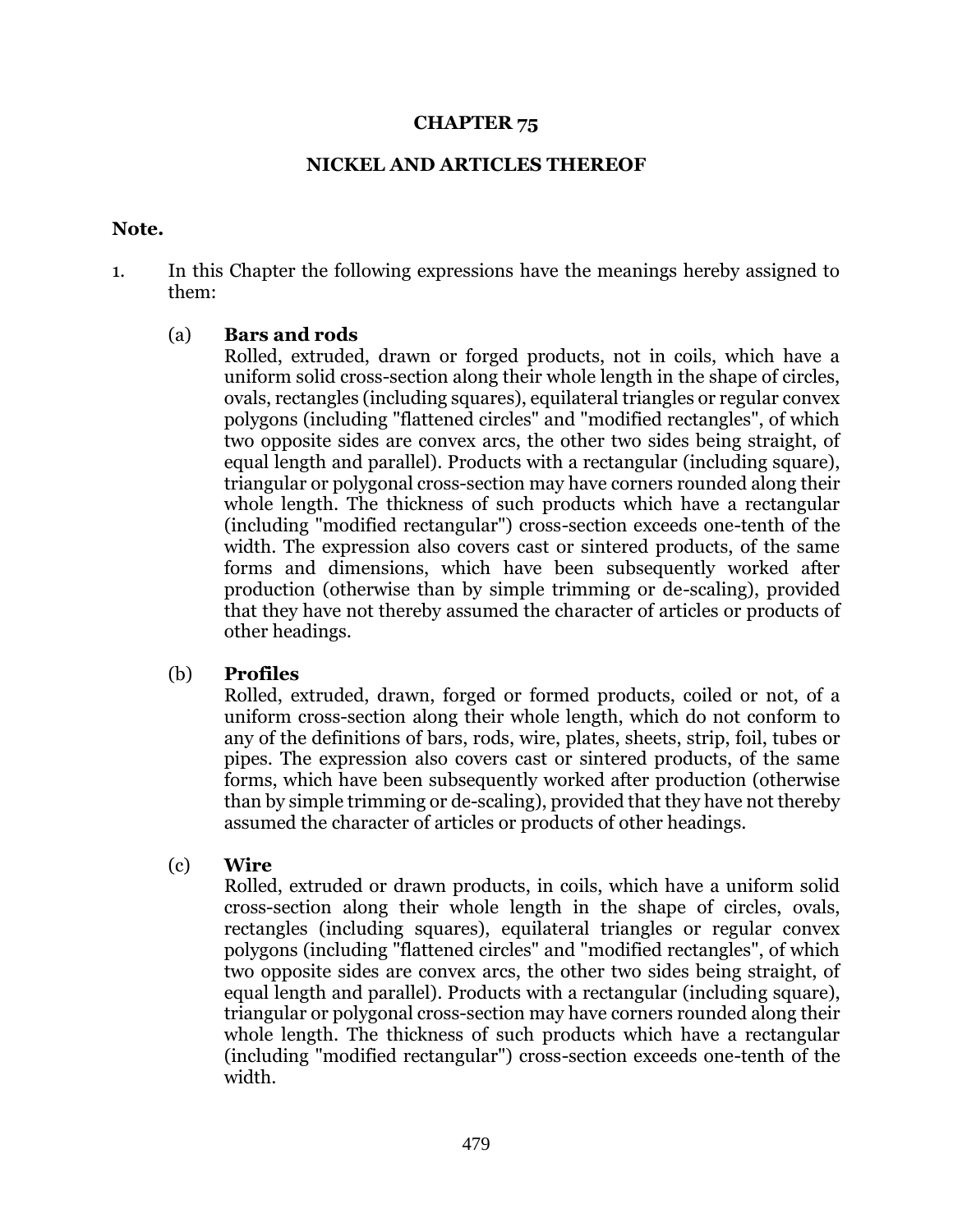## (d) **Plates, sheets, strip and foil**

Flat-surfaced products (other than the unwrought products of heading 75.02), coiled or not, of solid rectangular (other than square) cross-section with or without rounded corners (including "modified rectangles" of which two opposite sides are convex arcs, the other two sides being straight, of equal length and parallel) of a uniform thickness, which are:

- of rectangular (including square) shape with a thickness not exceeding one-tenth of the width,
- of a shape other than rectangular or square, of any size, provided that they do not assume the character of articles or products of other headings.

Heading 75.06 applies, *inter alia*, to plates, sheets, strip and foil with patterns (for example, grooves, ribs, chequers, tears, buttons, lozenges) and to such products which have been perforated, corrugated, polished or coated, provided that they do not thereby assume the character of articles or products of other headings.

## (e) **Tubes and pipes**

Hollow products, coiled or not, which have a uniform cross-section with only one enclosed void along their whole length in the shape of circles, ovals, rectangles (including squares), equilateral triangles or regular convex polygons, and which have a uniform wall thickness. Products with a rectangular (including square), equilateral triangular, or regular convex polygonal cross-section, which may have corners rounded along their whole length, are also to be considered as tubes and pipes provided the inner and outer cross-sections are concentric and have the same form and orientation. Tubes and pipes of the foregoing cross-sections may be polished, coated, bent, threaded, drilled, waisted, expanded, cone-shaped or fitted with flanges, collars or rings.

## **Subheading Notes.**

1. In this Chapter the following expressions have the meanings hereby assigned to them:

## (a) **Nickel, not alloyed**

Metal containing by weight at least 99% of nickel plus cobalt, provided that: (i) the cobalt content by weight does not exceed 1.5%, and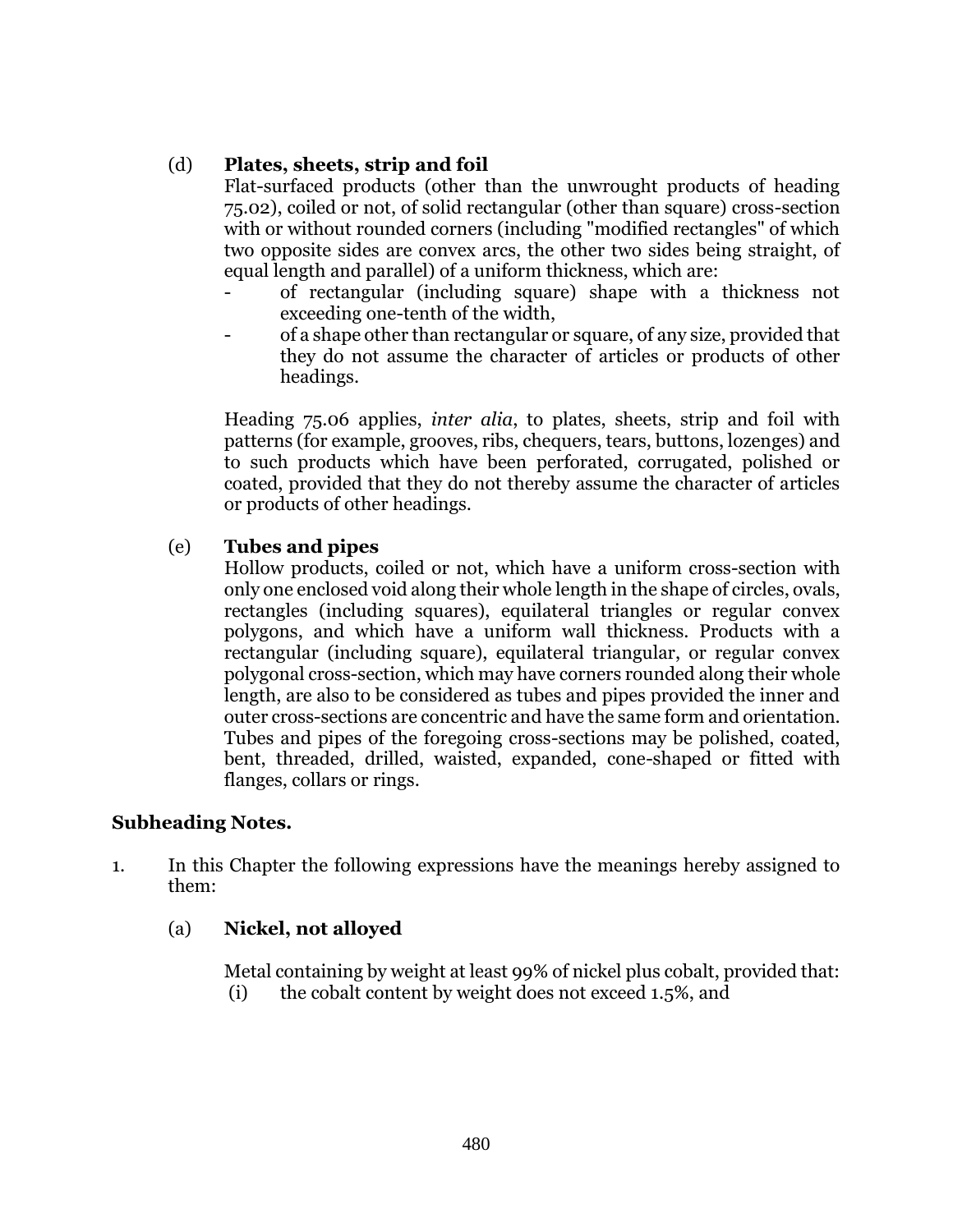(ii) the content by weight of any other element does not exceed the limit specified in the following table:

| Element              | Limiting content % by<br>weight |  |  |  |  |
|----------------------|---------------------------------|--|--|--|--|
| Fe<br>Iron<br>Oxygen | 0.5<br>0.4                      |  |  |  |  |
| Other elements, each | 0.3                             |  |  |  |  |

TABLE - Other elements

# (b) **Nickel alloys**

Metallic substances in which nickel predominates by weight over each of the other elements provided that:

- (i) the content by weight of cobalt exceeds 1.5%,
- (ii) the content by weight of at least one of the other elements is greater than the limit specified in the foregoing table, or
- (iii) the total content by weight of elements other than nickel plus cobalt exceeds 1%.
- 2. Notwithstanding the provisions of Chapter Note 1(c), for the purposes of subheading 7508.10 the term "wire" applies only to products, whether or not in coils, of any cross-sectional shape, of which no cross-sectional dimension exceeds 6 mm.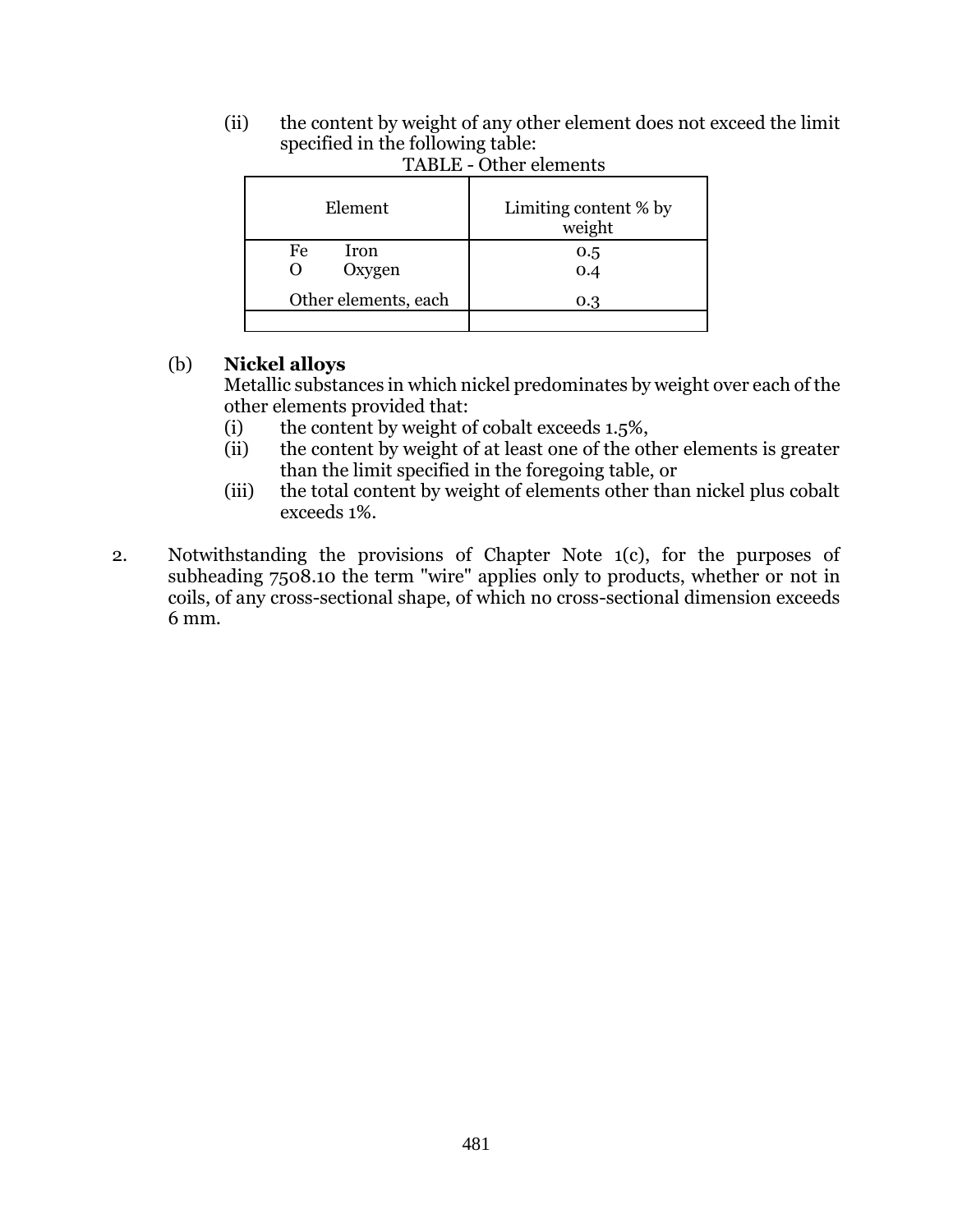| <b>HS</b> | <b>CET</b> | PR1 | <b>DESCRIPTION OF GOODS</b>                                                                  | <b>DUTY</b><br><b>RATE</b> | <b>UNIT</b>     | <b>SITC</b><br><b>REV4</b> |
|-----------|------------|-----|----------------------------------------------------------------------------------------------|----------------------------|-----------------|----------------------------|
| 75.01     |            |     | Nickel mattes, nickel oxide sinters and other<br>intermediate products of nickel metallurgy. |                            |                 |                            |
| 7501.10   | 00         |     | - Nickel mattes                                                                              | Free                       | kg              | 284.211                    |
| 7501.20   | 00         |     | - Nickel oxide sinters and other intermediate products<br>of nickel metallurgy               | 5%                         | kg              | 284.212                    |
| 75.02     |            |     | Unwrought nickel.                                                                            |                            |                 |                            |
| 7502.10   | 00         |     | - Nickel, not alloyed                                                                        | Free                       | kg              | 683.11                     |
| 7502.20   | 00         |     | - Nickel alloys                                                                              | Free                       | kg              | 683.12                     |
| 7503.00   | 00         |     | Nickel waste and scrap.                                                                      | Free                       | kg <sub>2</sub> | 288.22                     |
| 7504.00   | 00         |     | Nickel powders and flakes.                                                                   | 5%                         | kg              | 683.23                     |
| 75.05     |            |     | Nickel bars, rods, profiles and wire.                                                        |                            |                 |                            |
| 7505.10   | 00         |     | - Bars, rods and profiles:                                                                   |                            |                 |                            |
| 7505.11   | 00         |     | - - Of nickel, not alloyed                                                                   | Free                       | kg              | 683.211                    |
| 7505.12   | 00         |     | - - Of nickel alloys                                                                         | Free                       | kg              | 683.212                    |
| 7505.20   | 00         |     | - Wire:                                                                                      |                            |                 |                            |
| 7505.21   | 00         |     | - - Of nickel, not alloyed                                                                   | Free                       | kg              | 683.213                    |
| 7505.22   | 00         |     | - - Of nickel alloys                                                                         | Free                       | kg              | 683.214                    |
| 75.06     |            |     | Nickel plates, sheets, strip and foil.                                                       |                            |                 |                            |
| 7506.10   | 00         |     | - Of nickel, not alloyed                                                                     | 5%                         | kg              | 683.241                    |
| 7506.20   | 00         |     | - Of nickel alloys                                                                           | 5%                         | kg              | 683.242                    |
| 75.07     |            |     | Nickel tubes, pipes and tube or pipe fittings (for<br>example, couplings, elbows, sleeves).  |                            |                 |                            |
| 7507.10   | $00\,$     |     | - Tubes and pipes:                                                                           |                            |                 |                            |
| 7507.11   | $00\,$     |     | - - Of nickel, not alloyed                                                                   | 5%                         | kg              | 683.221                    |
| 7507.12   | $00\,$     |     | - - Of nickel alloys                                                                         | 5%                         | kg <sub>2</sub> | 683.222                    |
| 7507.20   | $00\,$     |     | - Tube or pipe fittings                                                                      | 5%                         | kg              | 683.223                    |
| 75.08     |            |     | Other articles of nickel.                                                                    |                            |                 |                            |
| 7508.10   | $00\,$     |     | - Cloth, grill and netting, of nickel wire                                                   | 5%                         | kg              | 699.751                    |
| 7508.90   | $00\,$     |     | - Other:                                                                                     |                            |                 |                            |